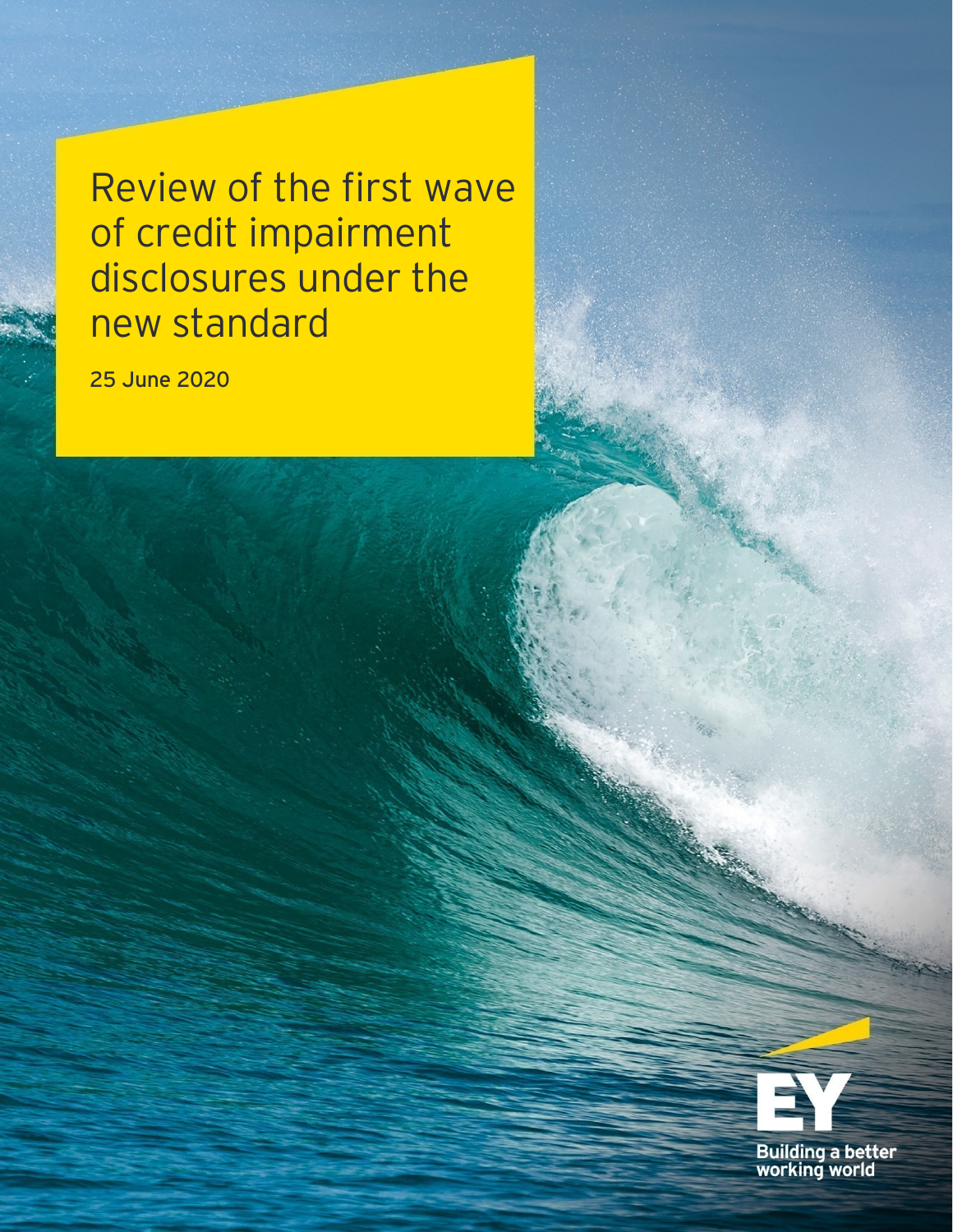# Overview

Calendar-year Securities and Exchange Commission (SEC) filers that adopted the new credit impairment standard<sup>1</sup> on  $1$  January 2020 made their first disclosures under the new standard in SEC filings for the first quarter.

We reviewed the disclosures made by 100 entities that extend significant amounts of credit. **Our sample included the top 25 banks measured by assets, 69 other banks of varying sizes and six other companies with long-term financing receivables.**

# **Number of entities in our sample, by total assets**

The guidance in Accounting Standards Codification (ASC) 326 significantly changes how entities account for credit losses for most financial assets and certain other instruments that are not measured at fair value through net income.<sup>2</sup> It requires them to create an allowance for lifetime expected credit losses rather than incurred losses, and it requires them to consider "reasonable and supportable" (R&S) forecasts of future economic conditions to estimate their expected

The new standard, known as the current expected credit losses or CECL model, also requires entities to provide new disclosures about the credit quality of their financial assets and how they calculate their allowance for loan losses (ALL). However, the requirements are principles-based and give entities significant flexibility to determine the appropriate level of detail to provide users sufficient information to understand the credit risk related to the portfolio.



credit losses.

■> \$15 billion and ≤ \$50 billion ■> \$5 billion and ≤ \$15 billion

≤ \$5 billion

The standard says the requirements are intended to enable a user of the financial statements to understand:

- The credit risk inherent in a portfolio of financial assets and how management monitors the credit quality of the portfolio
- Management's estimate of expected credit losses
- Information about the changes in the estimate of expected credit losses that have taken place during the period

Among other things, entities are required to disclose:

- An allowance rollforward by segment
- Amortized cost basis by credit quality indicator and by year of origination (i.e., by vintage) in addition to credit quality indicators by class, as was required under the legacy guidance
- A qualitative discussion of how the allowance was estimated
- Various accounting policy disclosures
- Credit risk and related items in management's discussion and analysis (MD&A)

# Impact of CECL adoption

The entities in our sample were clear about what drove their ALL. They generally said they increased their reserves on 1 January 2020 to reflect the adoption of CECL, and they increased their reserves further in the first quarter to reflect the sharp deterioration of economic conditions due to the COVID-19 pandemic.

# **Impact of CECL adoption on ALL (change in ALL from 31 December 2019 to 1 January 2020)**

**Number of entities within each band of percentage change**

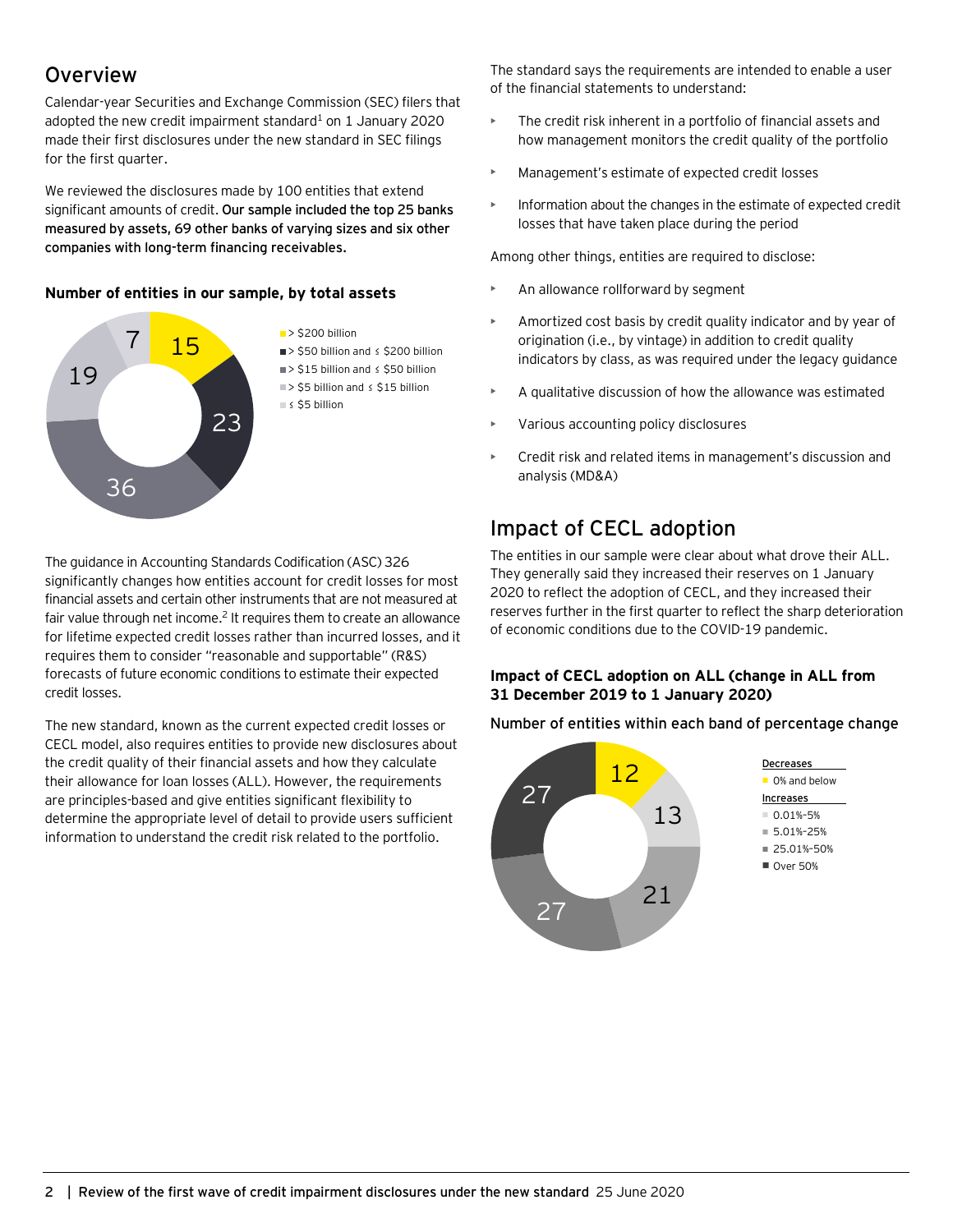# **Change in ALL as of 31 March 2020 compared to 1 January 2020**

## **Number of entities in each band of percentage increase**



The most common range of ALL coverage ratio disclosed as of 31 March 2020, which expresses the ALL as a percentage of the loan portfolio, was 1.51% to 1.75%. Only 13% of the entities in our sample disclosed that their ALL coverage ratio was greater than 2%. However, many entities indicated that forecasts of economic conditions have worsened since 31 March 2020, suggesting that ALL coverage

# Disclosures on the effects of COVID-19

Most of the entities in our sample stated in their disclosures that the COVID-19 pandemic was the most significant driver of the ALL in the first quarter. However, the level of detail they provided varied by entity.

Approximately one third of the entities in our sample (35%) quantified their exposure to certain industries that were more heavily impacted by the pandemic (e.g., retail, hotels, travel, oil and gas).



**Quantified their exposure to entities in industries heavily impacted by the** 

However, those entities reported a variety of metrics to quantify their exposure. For example, some entities disclosed the total balance for loans to entities in a hard-hit industry, while others disclosed the percentage of loans to a hard-hit industry. Some entities in our sample also disclosed the amount of their ALL that relates to loans to entities in a hard-hit industry or presented the ALL for that industry as a percentage of their total ALL. Below is an example of the type of disclosure we observed for certain entities in our sample.

# **ALL coverage ratio (ALL as a percentage of the loan portfolio) on 31 March 2020**

Several entities provided the ALL coverage ratio at the segment level. Very few entities provided enough details to determine the

### **Number of entities in each band**

ratios could rise in the second quarter.

ALL coverage ratio at the loan product level.



# **Example disclosure of COVID-19 exposure by industry**

| COVID-19 impacted industry | Loan<br>balance<br>o/s | $%$ of<br>total loans<br>held for<br>investment | ALL  | ALL % |
|----------------------------|------------------------|-------------------------------------------------|------|-------|
| Retail                     | 100                    | 10%                                             | 3.5  | 3.5%  |
| Restaurants                | 50                     | 5%                                              | 1.25 | 2.5%  |
| Travel                     | 75                     | 7.5%                                            | 3.0  | 4.0%  |
| Oil and gas                | 25                     | 25%                                             | .875 | 3.5%  |

Many entities in our sample said they made qualitative adjustments to their ALL to reflect the risks not captured in their allowance models. Several of them indicated that these adjustments were used to reflect or partly reflect the impact of the COVID-19 pandemic. While some of the entities in our sample disclosed the types of factors they considered to develop those qualitative adjustments, only five entities in our sample disclosed the amount of qualitative adjustments they made due to COVID-19. Those adjustments varied widely, ranging from 10% to 35% of the overall ALL as of 31 March 2020.

**Disclosed the amount of the**  Disclosed the amount of the<br>qualitative adjustment made due<br>to COVID-19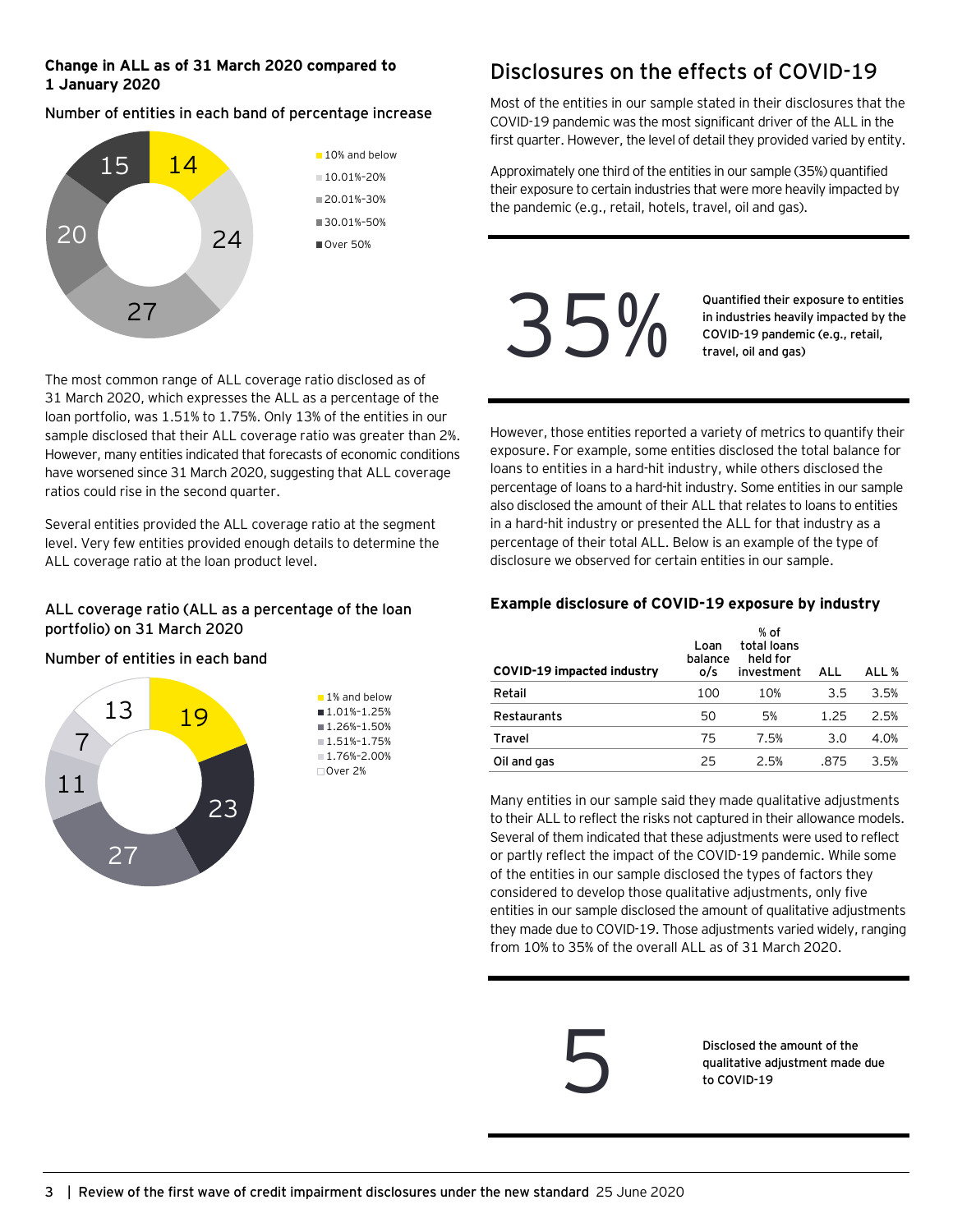# **Forecasts**

ASC 326 requires an entity to incorporate reasonable and supportable forecasts of future economic conditions into the estimate of expected credit losses, considering factors that would affect the assets or borrowers. Entities are required to provide a discussion of the factors that influenced management's current estimate of expected credit losses, including past events, current conditions and reasonable and supportable forecasts.

Most entities described the macroeconomic factors they used in their forecasts, as highlighted in the illustration below.

#### **Macroeconomic factors used in the CECL estimate**

**Number of entities that disclosed the following factors used to develop a reasonable and supportable forecast of future economic conditions**



Many entities in our sample disclosed that they used multiple probability-weighted scenarios to develop their forecast, while some said they used a single scenario. Approximately 26% of the entities in our sample indicated that they used probability-weighted scenarios, but only 4% of entities in our sample disclosed the weight they assigned to each scenario.



Many entities in our sample (42%) disclosed that they used thirdparty information in their reasonable and supportable forecast of future economic conditions. Some disclosed the third-party vendor and certain details of the forecast used in their calculation.

While entities were clear that the forecasts were a key driver of their ALL and described the types of macroeconomic factors used in the forecasts, 21% of the entities in our sample quantified at least some of the macroeconomic inputs they used.

### EY observation

The guidance requires a reasonable and supportable forecast of future economic conditions to be based on management's forecast, not a market-consensus view. Therefore, it is important for entities to provide disclosures that allow users to understand management's view of future economic conditions. This is even more important when management's view differs from the consensus and when economic conditions are rapidly shifting, as they were in the first quarter of 2020.

# **Reasonable and supportable (R&S) period and reversion**

Most entities in our sample disclosed the period covered by their reasonable and supportable forecasts, and most indicated that the forecast period did not differ across the entity's segments and classes of loans. The majority of entities in the sample said their reasonable and supportable forecasts covered a period of one to three years.

The majority of entities that said they could develop a reasonable and supportable forecast for only one year or less had assets of less than \$50 billion.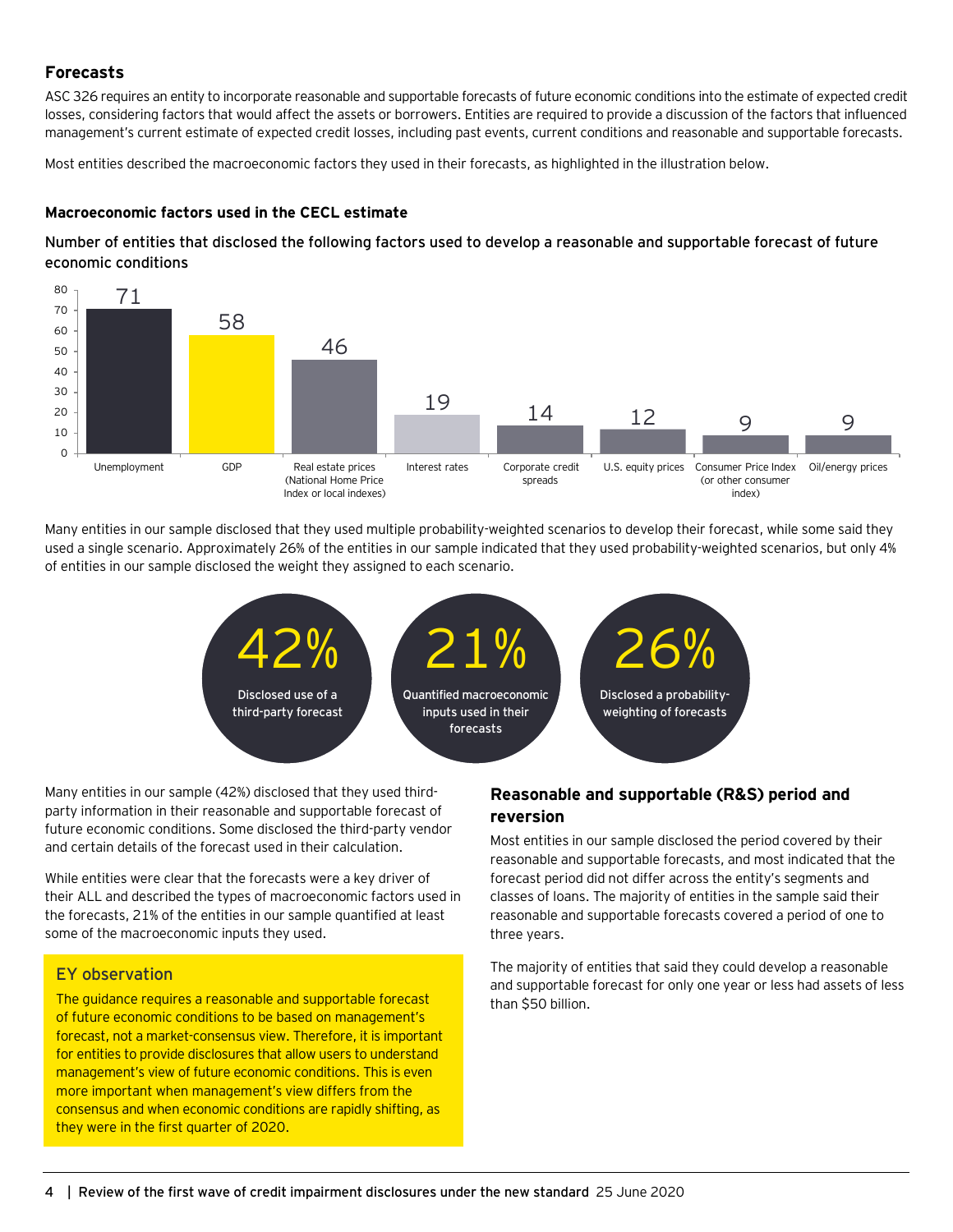#### **Reasonable and supportable forecast period**



Some entities reported a range for the R&S period; for those entities, we used the high end of the range.

The rapid deterioration in economic conditions in the first quarter of 2020 made it difficult to forecast economic conditions. A few entities in our sample disclosed that they reduced their reasonable and supportable forecast period to determine the allowance at 31 March 2020 from the period used in their calculation at 1 January 2020.

Separately, a few entities in our sample said they may change their reversion methodology (i.e., how they revert to basing the ALL on historical information when they can no longer make reasonable and supportable forecasts) and when they revert to using historical losses, depending on economic conditions.

#### EY observation

Entities need to reevaluate the key methods and assumptions that drive the allowance for credit losses to make sure that the estimate best reflects the amount the entity expects to collect. The new standard clearly states that for periods for which an entity is no longer able to forecast economic conditions, the entity cannot estimate zero credit losses. When the reasonable and supportable forecast is no longer a better estimate of expected credit losses than using historical loss information, entities should revert to historical loss information for the remaining contractual term of the financial asset. Most entities in our sample that disclosed a reversion method (64%) said they would use a straight-line reversion method to go from their forecast to historical loss information. A few entities said they would use an immediate reversion technique.

# **Output versus input**

Some entities in our sample disclosed additional details about their reversion technique, including whether the reversion would be to historical losses (reverting to outputs) or to each key macroeconomic figure (reverting to inputs). Most of the entities in our sample that provided this level of disclosure (57%) said they would use outputs rather than inputs.

#### **Allowance rollforward and qualitative discussion of changes in the allowance**

ASC 326 requires entities to disclose a rollforward of the ALL by portfolio segment. The rollforward is required to include:

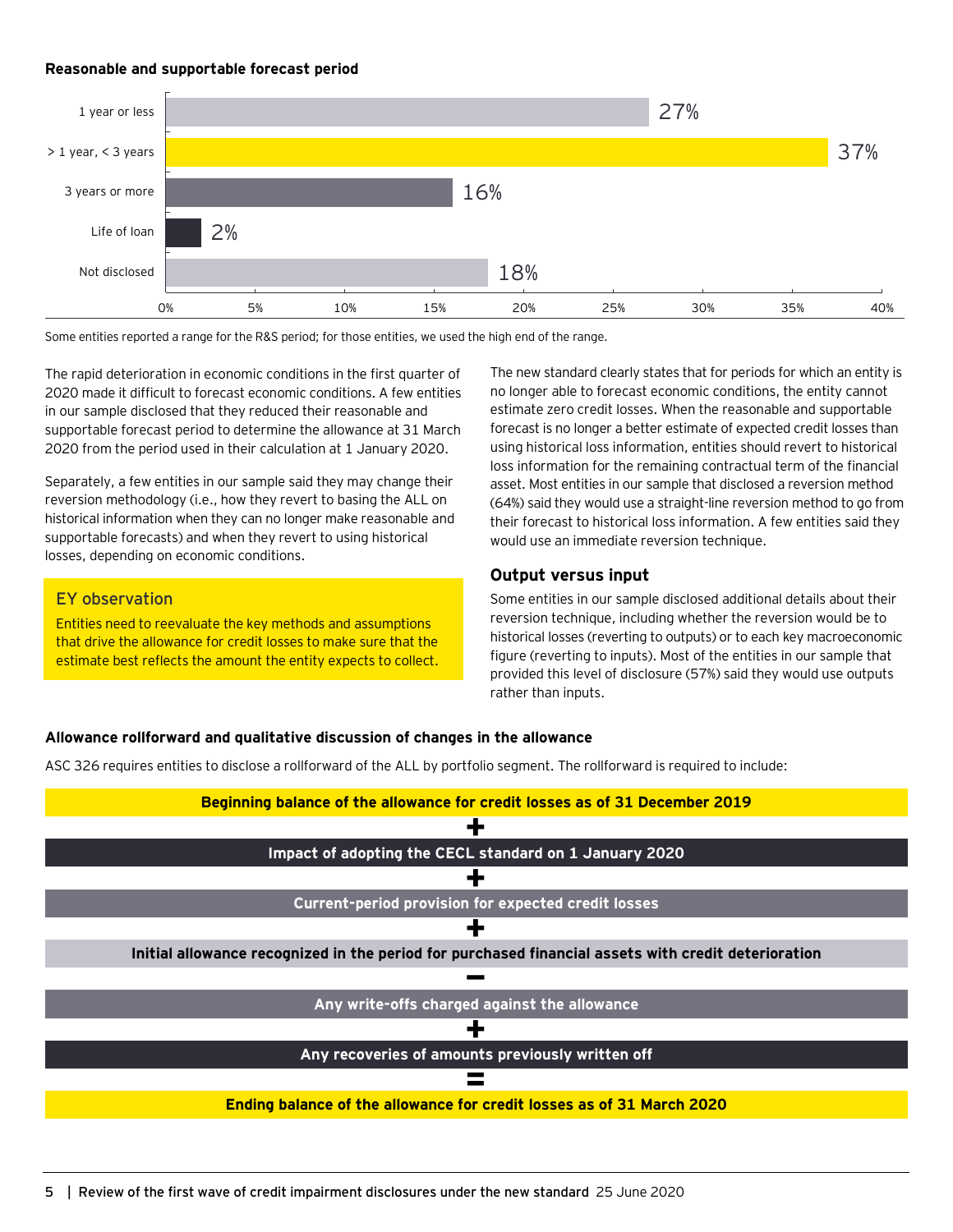Some entities in our sample provided the rollforward information in more detail than what is required (i.e., by portfolio segment). For example, some entities provided a rollforward by class. Some entities also disclosed how much of the change in the ALL was caused by various factors such as changes in their economic forecasts. However, a majority of the entities in our sample qualitatively disclosed (either in the notes to the financial statements or in management's discussion and analysis) the drivers of the changes described with the rollforward.



Below is an example of what a more detailed attribution might look like:

### **Example of allowance rollforward with additional details**



### **Provision for unfunded commitments**

While ASC 326 does not require a rollforward of the allowance for unfunded commitments (i.e., off-balance sheet commitments), some entities in our sample (23%) included such a rollforward in their disclosures.

Some of the entities in our sample illustrated sensitivity by disclosing the impact of changes in economic variables and risk ratings on their ALL. Other entities shared regulatory stress testing results to help users understand how the ALL would change if economic conditions deteriorated further.

23% **commitments** 

**Included a rollforward of the** 



### **Sensitivity**

Small changes to key assumptions could result in significant changes to the ALL. The new standard doesn't require entities to make disclosures about sensitivity analyses they perform, but 10% of the entities in our sample chose to disclose (either in MD&A or the notes to the financial statements) how those changes would impact their ALL.

### **Vintage table**

A few entities included gross write-offs and recoveries by year of origination in their vintage tables, even though this is not required. The Financial Accounting Standards Board (FASB) has a project on its agenda to determine whether to require the disclosure of gross write-offs and gross recoveries by vintage.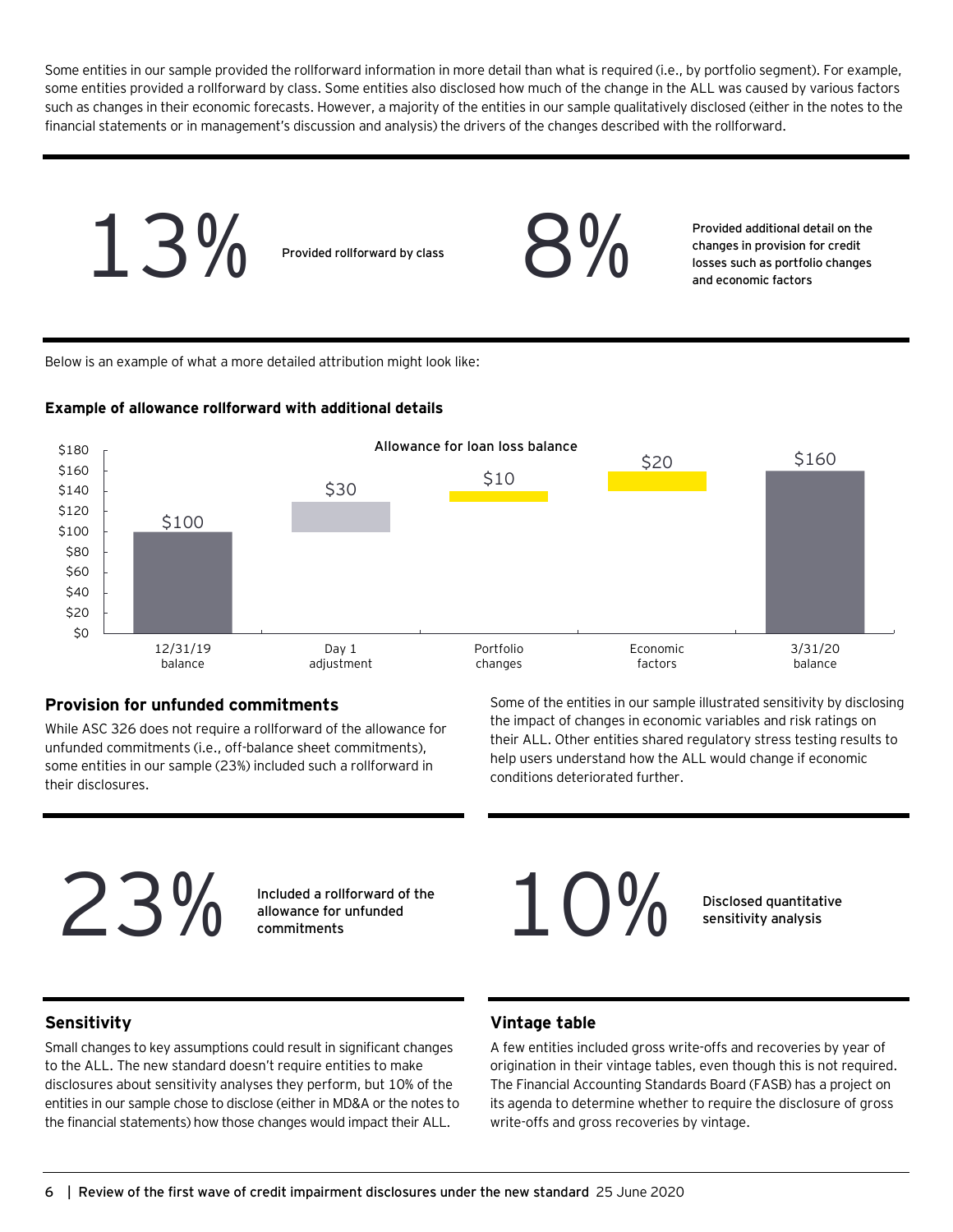# **Accrued interest receivable**

Generally, entities disclosed that they excluded accrued interest receivable from the amortized cost basis of loans and also excluded accrued interest receivable from the measurement of the ALL because they apply a timely write-off policy. Additionally, entities generally elected to exclude accrued interest from their loan disclosures.

# **Prepayment assumptions**

Detailed disclosures of prepayment considerations were limited. While most entities in our sample simply stated that prepayments were estimated as part of their ALL, some entities described their process to develop the estimate and the items they considered in making their prepayment assumptions.

### **Material change in internal control**

Approximately 21% of the entities in our sample disclosed a material change to internal control over financial reporting related to the adoption of ASC 326, as required by the Sarbanes-Oxley Act of 2002. Another 8% of the entities in our sample disclosed that they added new controls that did not have a material impact.

**1 h**<br>**b** internal control over<br>**financial reporting** 

**Disclosed a material change** 

# **Pooling considerations**

Many entities in our sample provided limited information about how they pooled financial assets that share similar risk characteristics. Some disclosed that they pooled assets by portfolio segment, class or product type. The most detailed disclosures in our sample included the attributes the entity used to determine the pools, such as which industry the borrower is in or collateral values. Under the CECL model, entities are expected to reconsider whether assets grouped in a pool continue to share similar risk characteristics at each measurement date.

# **Purchased credit-impaired assets**

Entities can make an accounting policy election to either maintain a pool of purchased credit-impaired (PCI) assets created under the legacy guidance in ASC 310-30 for transition accounting and ongoing reporting or to use the pool only for transition accounting. Many entities in our sample did not disclose their accounting policy election for PCI assets.

# **Available-for-sale debt securities**

Accounting Standards Update (ASU) 2016-13, which created the CECL model, made targeted amendments to the existing availablefor-sale (AFS) debt security impairment model. Generally, entities in our sample that had AFS debt securities disclosed their adoption of the new guidance and the new process used to recognize impairment. They also disclosed whether they recognized a credit impairment for the quarter.

# **Looking ahead to next quarter**

For a majority of entities, implementing ASC 326 involved significant effort and required enhancements to processes and controls. The timing of the COVID-19 pandemic complicated their accounting and disclosures for the first quarter. We expect disclosures to continue to evolve, as the needs of users and the views of regulators become more clear.

#### **Endnotes:**

 $\_$ 

<sup>2</sup> The standard is effective for SEC filers, other than Smaller Reporting Companies, for annual periods beginning after 15 December 2019. For all other entities, the standard is effective for annual periods beginning after 15 December 2022. The Coronavirus Aid, Relief, and Economic Security (CARES) Act provided optional temporary relief from ASU 2016-13. From the date of enactment of the CARES Act to the earlier of December 31, 2020 or the date on which the COVID-19 national emergency terminates, no insured depository institution, bank holding company or affiliate thereof will be required to comply with ASU 2016-13.

<sup>1</sup> ASU 2016-13, *Financial Instruments — Credit Losses (Topic 326): Measurement of Credit Losses on Financial Instruments —* issued June 2016.